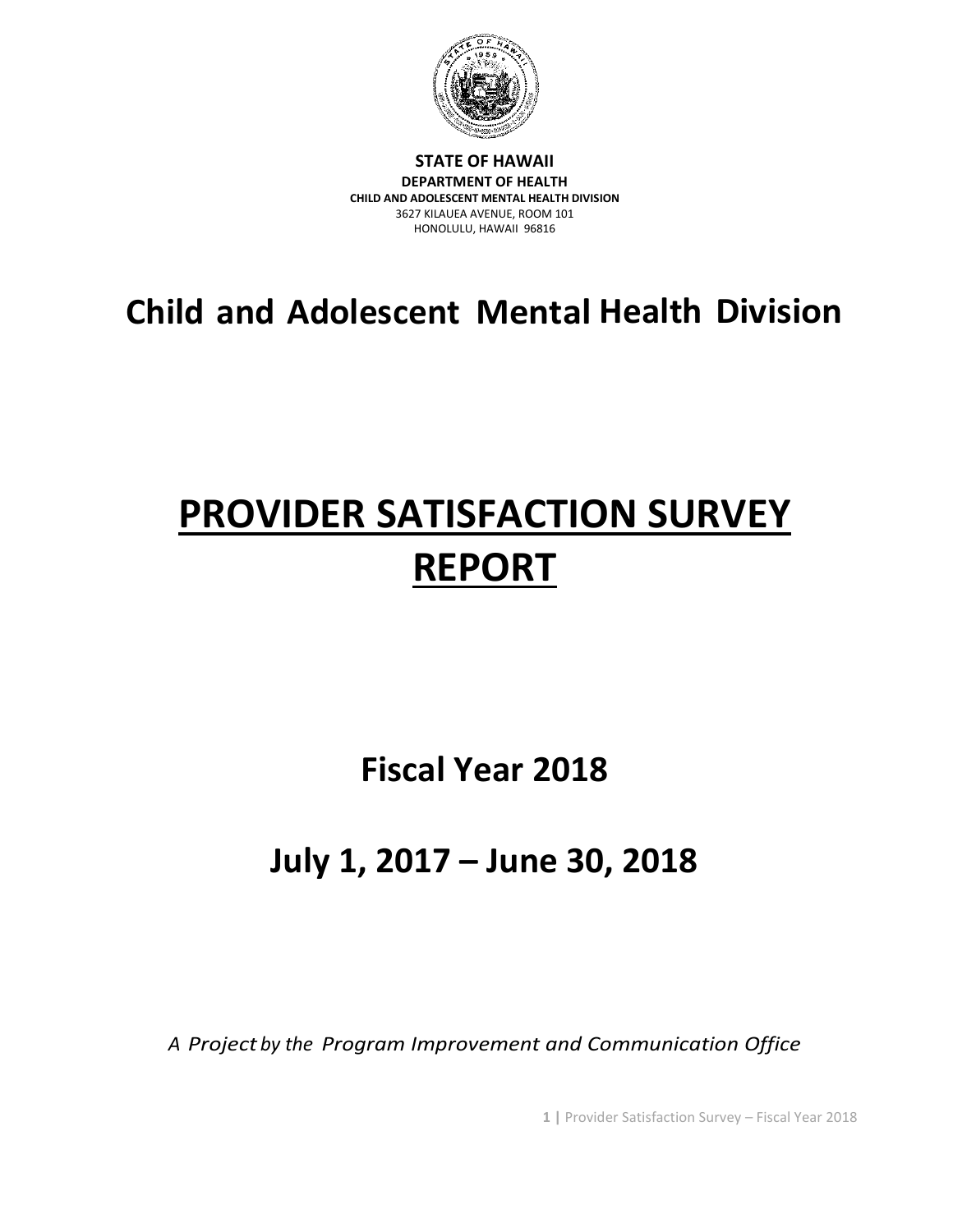#### **INTRODUCTION**

The Child and Adolescent Mental Health Division (CAMHD) of Hawaii's Department of Health (DOH), a member of Hawaii's public system of child serving agencies, is an integrated network of services and supports, managed through public/private partnerships consisting of contracted community-based agencies and state-managed, community-based CAMHD Family Guidance Centers including the Family Court Liaison Branch, with administrative and performance oversight functions at the state's central administration office. In valued partnership with its contracted provider network, the CAMHD's mission is to provide necessary, timely and effective mental health services to children and youth with emotional and behavioral challenges, and their families that allow them to lead full and productive lives.

Through its provider network, the CAMHD offers an array of services that include: emergency services, intensive case management; outpatient behavioral health services; crisis residential services; intensive outpatient services; Multi-Systemic Therapy (MST); Functional Family Therapy (FFT); transitional family home (TFH) placement; community-based residential programs; and a hospital-based residential (HBR) program with the CAMHD providing care coordination services, quality oversight services and the funding for the services.

One of the ways the CAMHD gauges its effectiveness and measures any collaborative successes as a partner with members of its provider network is to conduct an annual provider satisfaction survey of the performance of its staff/services in relationship to our provider network and their needs. There are multiple methods of capturing information that guides the CAMHD's efforts toward improvement and which may result in administrative/operational changes, as needed, and the Provider Satisfaction Survey is one of those methods.

The CAMHD conducted its *annual* survey of its provider network, covering the period from July 01, 2017 through June 30, 2018. The CAMHD provider network members were asked, through the survey, to evaluate the CAMHD overall, and to offer their comments of specific CAMHD offices that included the following:

- 1. Central Administrative Office (3 items)
- 2. Clinical Services Office (CSO; 6 items)
- 3. Program Improvement and Communications Office (PICO; 3 items)
- 4. Research and Evaluation Team (RET; 6 items)
- 5. Program Monitoring Office: Program Monitoring (5 items)
- 6. Program Monitoring Office: Grievance Office (3 items)
- 7. Program Monitoring Office: Sentinel Events (5 items)
- 8. Health Systems Management Office: Facilities Certification (3 items)
- 9. Health Systems Management Office: Credentialing Office (3 items)
- 10. Health Systems Management Office: Management Information Systems (MIS; 8 items)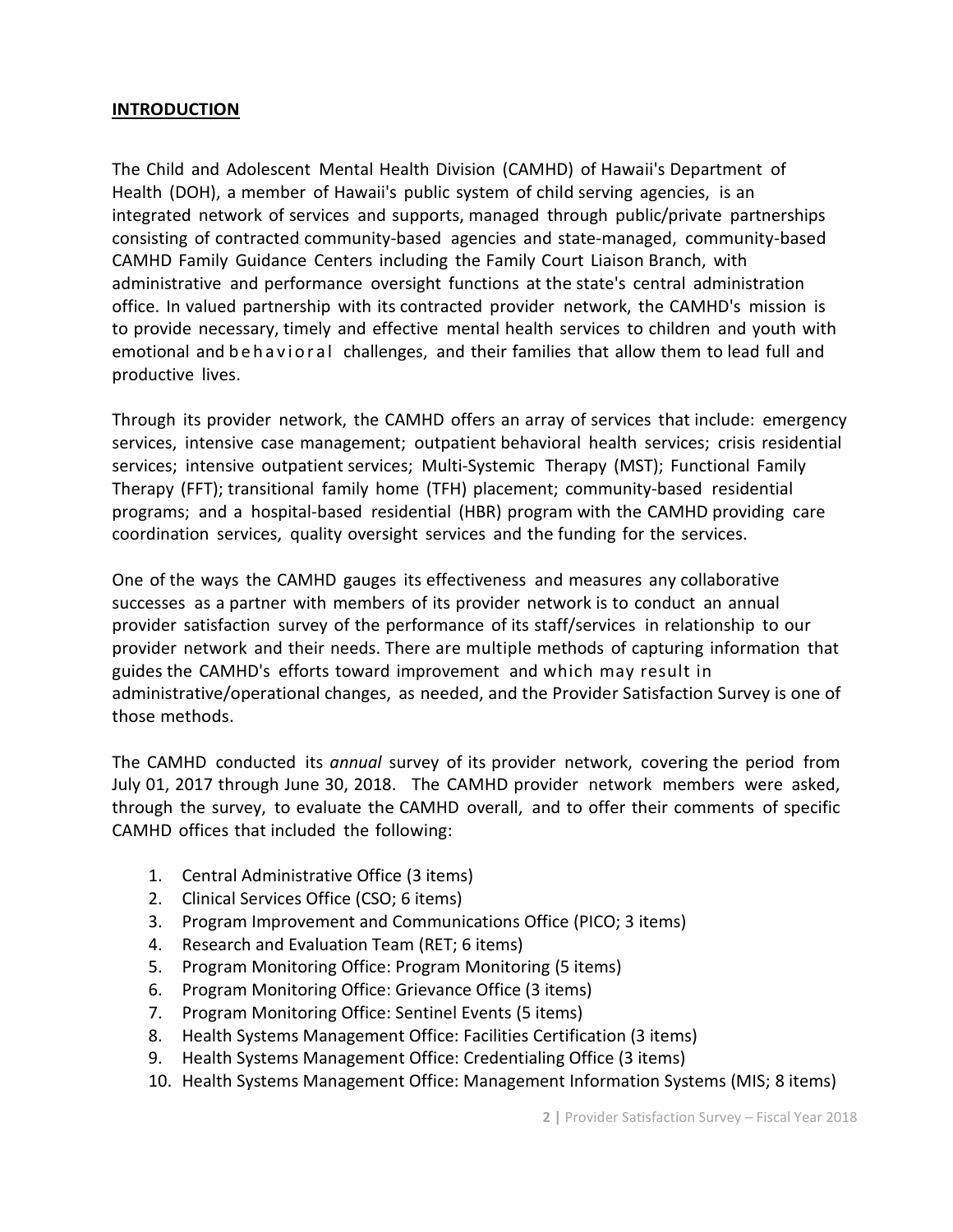- 11. Administrative Supports (Fiscal Office; 3 items)
- 12. Each of the CAMHD Family Guidance Centers and the Family Court Liaison Branch (11 items each)
	- a. Kaua'i
	- b. Maui
	- c. East Hawai'i
	- d. West Hawai'i
	- e. Central O'ahu
	- f. Honolulu
	- g. Leeward O'ahu
	- h. Family Court Liaison Branch

# **METHOD**

The CAMHD conducted its satisfaction survey online through Survey Monkey, a web-based survey tool that helps to streamline the collection of data, as well as, provides quick results. The CAMHD will likely continue to use web-based surveys to conduct this annual satisfaction survey. The CAMHD *Program Improvement and Communication Office and the Research, Evaluation and Training Office* e-mailed the Survey Monkey web link to the 133 administrators of the CAMHD contracted provider agencies and designated provider staff. Providers were encouraged to invite their staff to participate. Providers could respond to the survey between September 1, 2018 and September 30, 2018.

## **SURVEY MEASURES**

In the 2018 online survey, providers were asked to rate all sections of the CAMHD with which they had contact with during the survey period (July 01, 2017- June 30, 2018), on several business functions. All 2018 items were scored on a five**-**point Likert scale (0-4), with higher scores relating to higher satisfaction with the CAMHD offices/FGCs/services for those items. Ratings of '2' or greater indicate that respondents believe that the CAMHD is, *"Meeting or Exceeding Expectations",* while ratings that are less than '2' indicate that providers believe that the CAMHD office/FGC/service is not *"Meeting Expectations".* Mean scores of less than '1' suggest that the CAMHD office/FGC/service "Needs Improvement".

> 0=Unacceptable 1=Needs Improvement 2=Meets Expectations **3=Exceeds Expectations** 4=Outstanding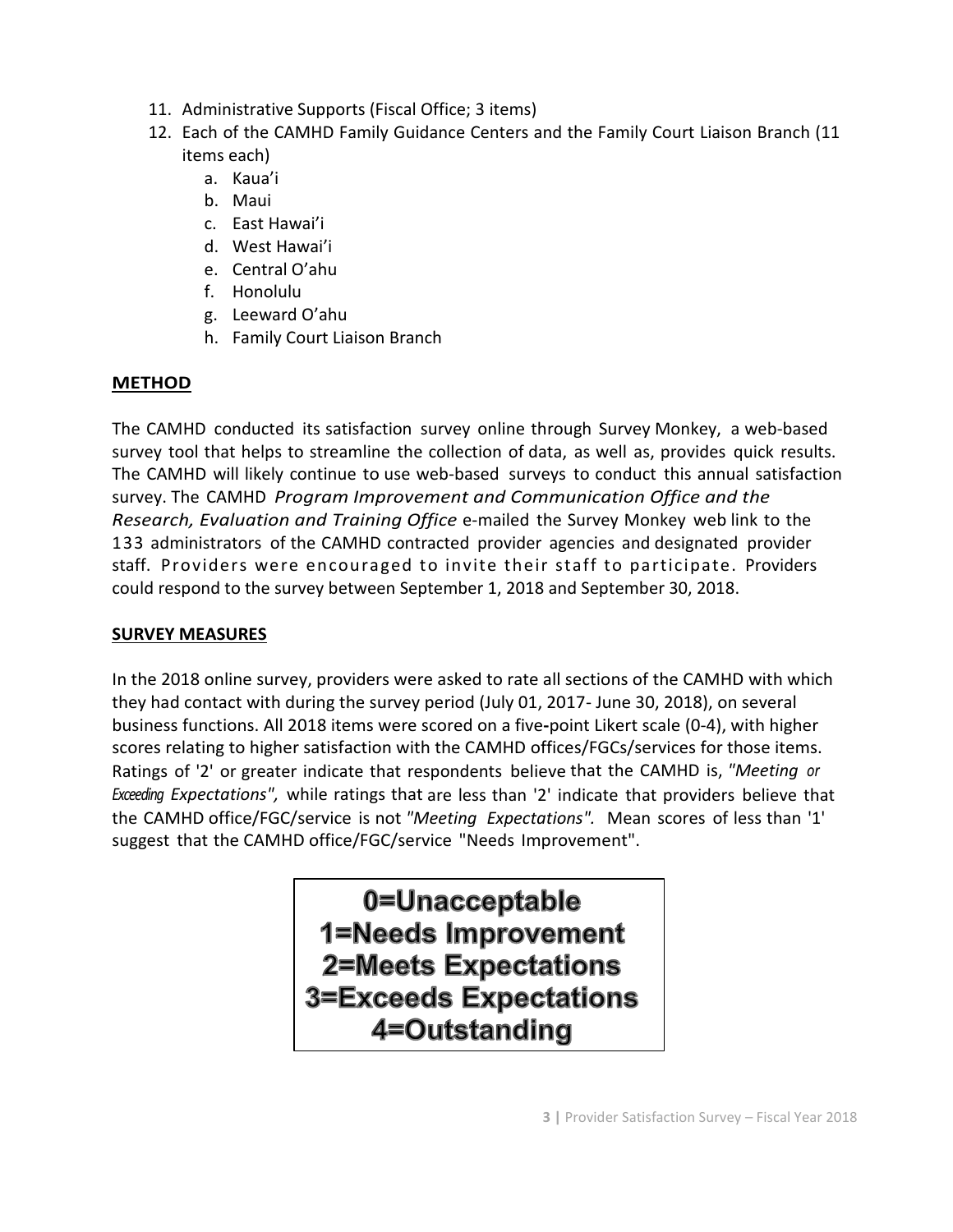#### **SURVEY RESULTS**

*Number of Respondents.* 81 unique individuals completed the survey. This is the highest number of completed surveys since the survey's inception in 2012.



*Professionalism, Timeliness, and Helpfulness across CAMHD*. To obtain an overall measure of satisfaction across CAMHD offices/FGCs/services, three items were assessed for all CAMHD offices/FGCs/services (PMO, CSO, RET, FGCs, etc.), in addition to other items that were tailored for each office/section/process surveyed. The evaluation items common to all offices/FGCs/services of CAMHD asked providers to rate the extent of their satisfaction with:

- 1. "The professionalism and courteousness of the CAMHD staff in your communications."
- 2. "The timeliness of the CAMHD staff to respond to your inquiries or requests."
- 3. "The helpfulness of the CAMHD staff in their response to your inquiries."

A mean value was calculated for all responses offered for each of the three items (i.e., "Professionalism," "Timeliness," and "Helpfulness") related to a certain section of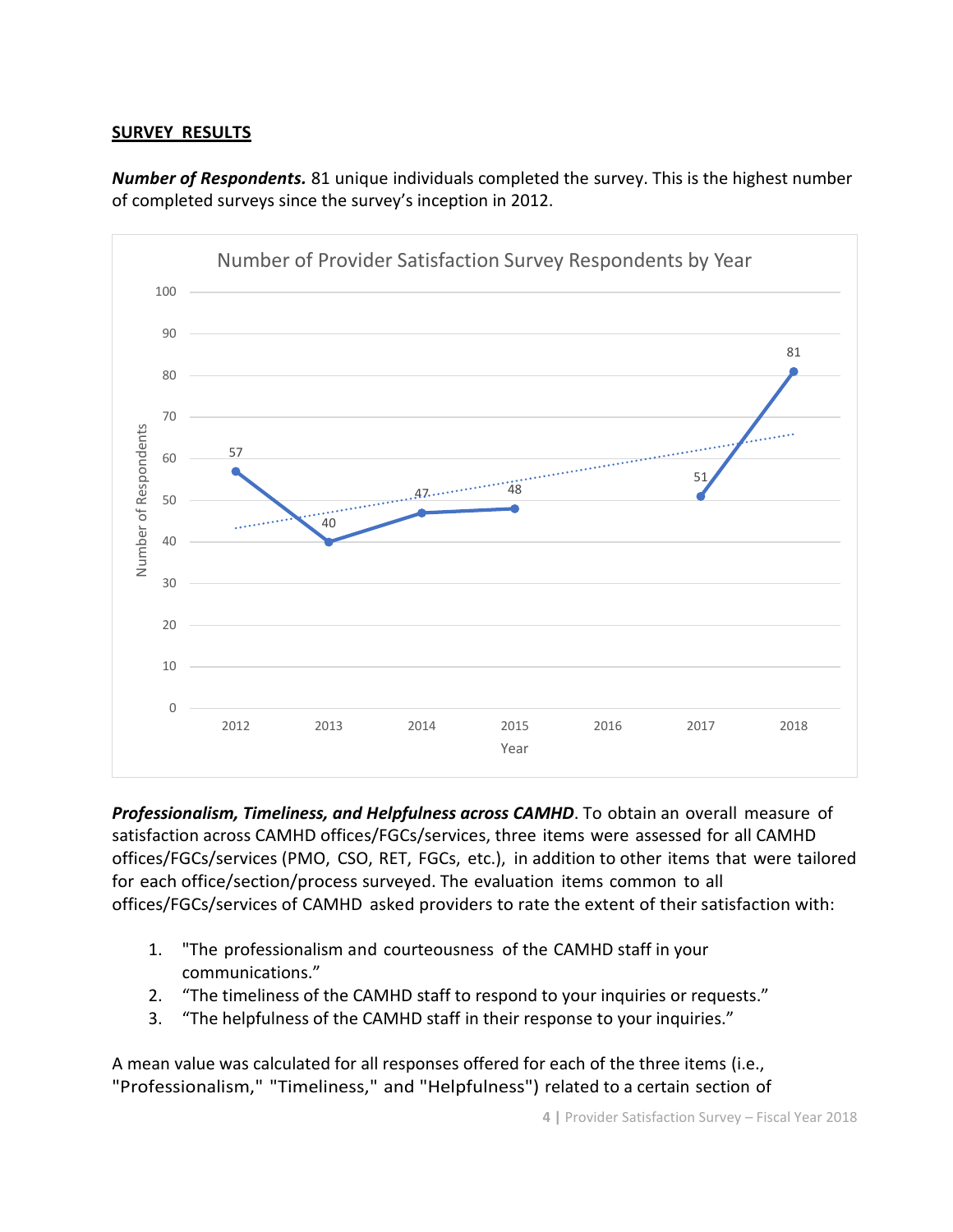CAMHD (e.g., PMO, CSO, RET, FGCs). A mean was then *calculated across the CAMHD offices/FGCs/services means* for each of the three survey items. The rating scores in the table below for the questions related to "Professionalism," "Timeliness," and "Helpfulness" are calculated 'mean of mean' values across the CAMHD offices/FGCs/services. The resulting scores for these three items suggest that for all three areas, providers perceive CAMHD as performing at a level that is between "Meets Expectations," (score=2) and "Exceeding Expectations" (score=3). In other words, providers responding to the survey believe that the professionalism, timeliness and helpfulness of the CAMHD "Meets Expectations" but does not necessarily rise to the level of "Exceeds Expectations." The results also suggest that since the 2017 study, the CAMHD demonstrated a relative increase across all three domains. It is unclear, however, whether these slight differences constitute a statistically significant difference.



*Section-, Office-, Center-, and Branch-Specific Results.* Mean scores on each of the items for all CAMHD offices/FGCs/services were calculated. The following office-, FGC-, and service-specific stacked bar graphs present the percent of respondents who rated items as "Unacceptable or Needs Improvement," "Meets Expectations," and "Exceeds Expectations or Outstanding." Items listed on the y-axis are sorted by means from high to low, such that the items on which providers reported the greatest satisfaction are at the top of the graph, while items on which providers indicated lower satisfaction are at the bottom of the graph.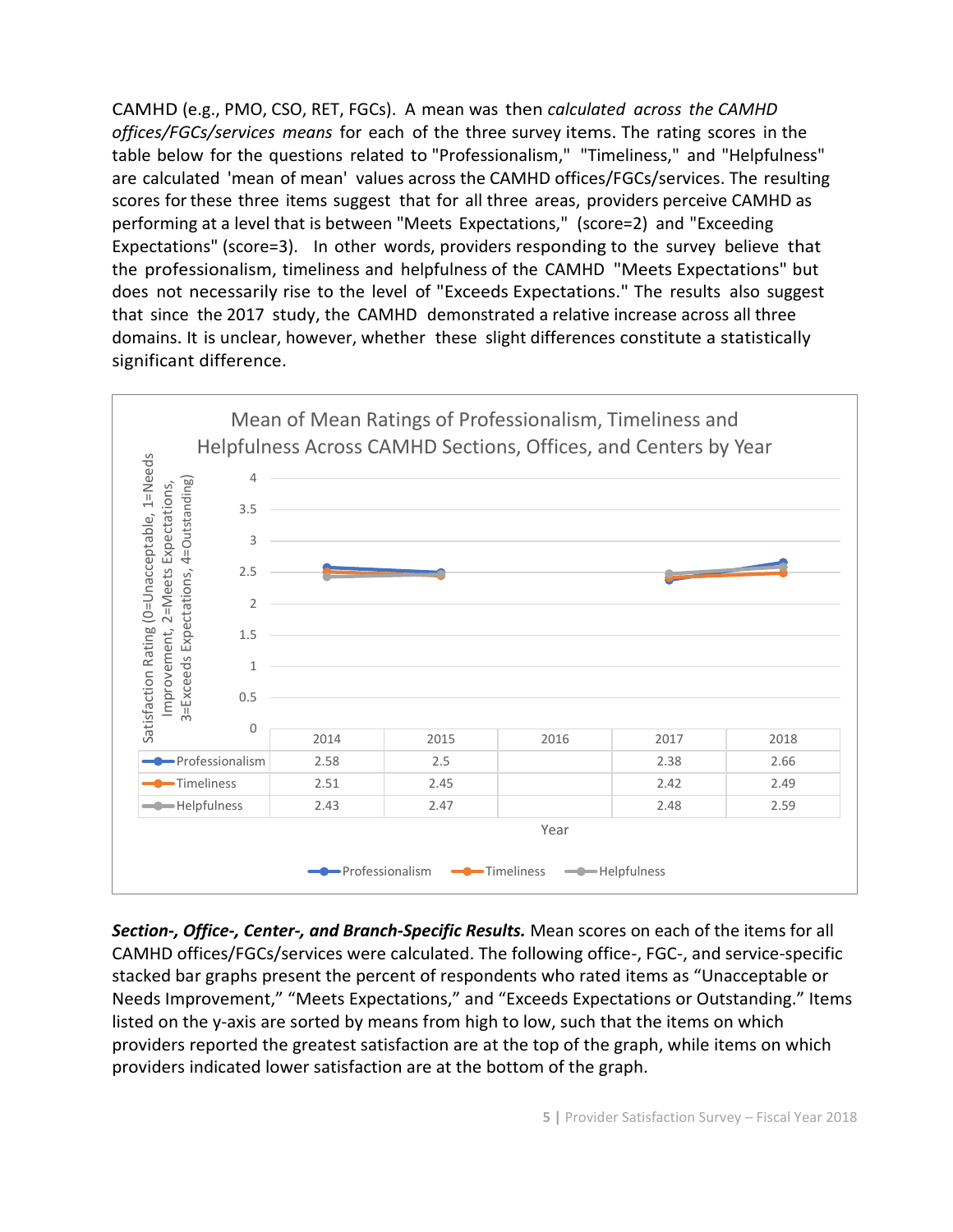*Areas of Strength.* The CAMHD offices/FGCs/services can and should celebrate items on which they received higher scores of satisfaction. As an example, items listed at the top of the y-axis on the following stacked bar graphs are items of relative strength for the CAMHD offices/FGCs/services.

*Opportunities for Improvement.* Opportunities for improvement are indicated by (a) a score of 10% or greater on the survey's *"Needs Improvement",* and *"Unacceptable"* categories of the rating scale on an item and (b) the lowest scoring item within the section/branch/center. The managers or chiefs of the specific section/branch/center should discuss plans for addressing the identified opportunities for improvement with the identified supervisors.

*Common Themes Identified in Individual Comments.* On the survey, if respondents rated satisfaction on an item as "Unacceptable" (0) or "Needs Improvement" (1), they were prompted to provide information on reasons for the low rating. Some common themes were:

**Common Themes and Sample Quotes for Comments on Items Rated as "Unacceptable" or "Needs Improvement"**

1. Delays in email or phone responses from staff.

*"There was a lot of difficulty in communicating with the Care Coordinator. For example, not returning calls or voice mails; however, Care Coordinator would email occasionally. It would be helpful to get an idea of Care Coordinator's preferred form of contact, especially if they have difficulty accessing voice mails."*

*"With timelines being so tight, it can be tough to meet CAMHDs expectations when responses on their end to faxes and phone calls is slow."*

2. Delays in service authorizations. (Note: For the past seven years, slow *Service Authorizations* has been an area of concern.)

*"Sometimes service authorizations will be significantly late (depending on the care coordinator) and make it difficult for us to complete notes on time. Sometimes we won't receive service authorizations until 2 weeks into the authorization period."*

3. Delays in the medication management process.

*"The areas that needs improvement are to get the medications on time when having certain meds needing a original script, there have been too many mishaps regarding running out. There needs to be a better system and or a fail proof method to getting the monthly medication filled and prescribed to the youth as intended rather than staff or foster parents having difficulty getting the prescriptions filled at the pharmacy due to no paper script ready or mistake on the script especially with the Tele-health style of medication management."*

4. Delays in the credentialing process. (Note: Delays in the credentialing process has been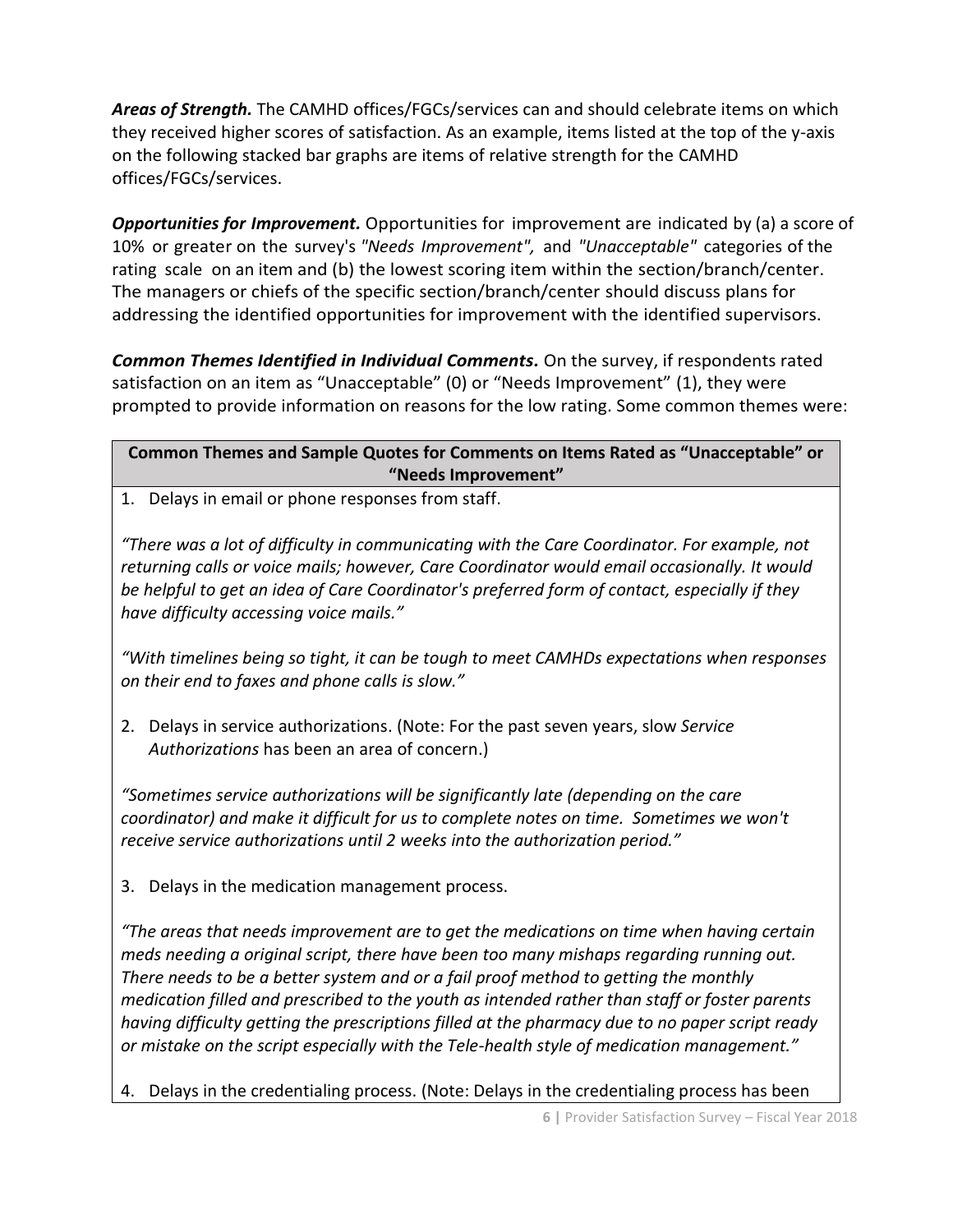an ongoing area of concern.)

*"Credentialing process takes so long that at times prospective employees take a job elsewhere. Also when staff is needed immediately, credentialing takes too long."*

5. Challenges with co-management of cases. (Note: Challenges with co-management of cases has been an ongoing area of concern.)

*"The co-management definition may need to be clarified...there are times where collaborative decision making is lacking (for example, clinical leads trump the team processes). The quarterly Provider's Meetings, and the newer co-management care meetings (with individual providers) are helpful for working out system issues."*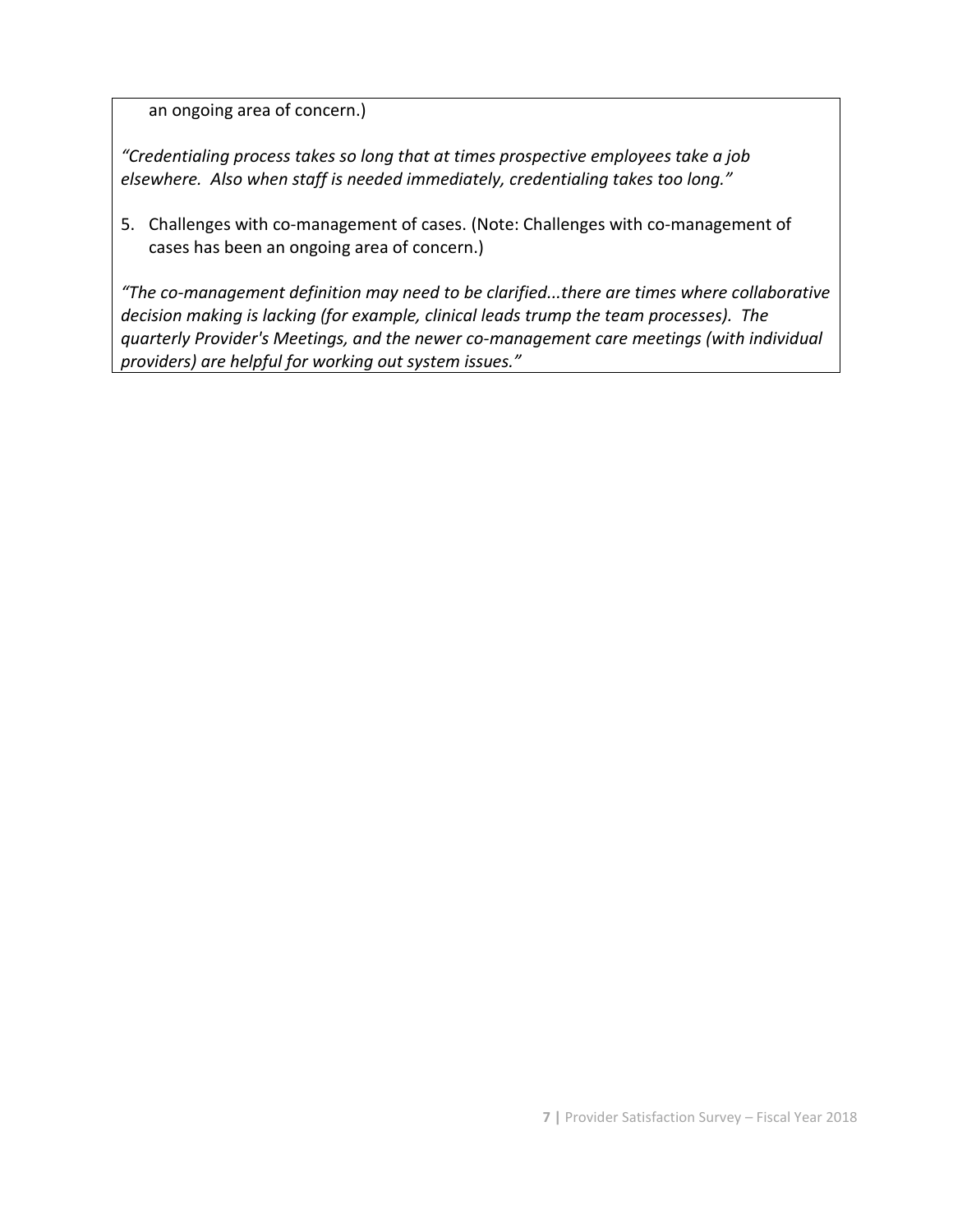#### **Central Administrative Office**



*The Central Administrative Office's highest mean score was item a, indicating that professionalism and courteousness was a relative strength of the office. The office's lowest mean score was b, which also received score of 10% or greater on the survey's "Needs Improvement", and "Unacceptable" categories of the rating scale. This indicates that response timeliness was a potential area of improvement.*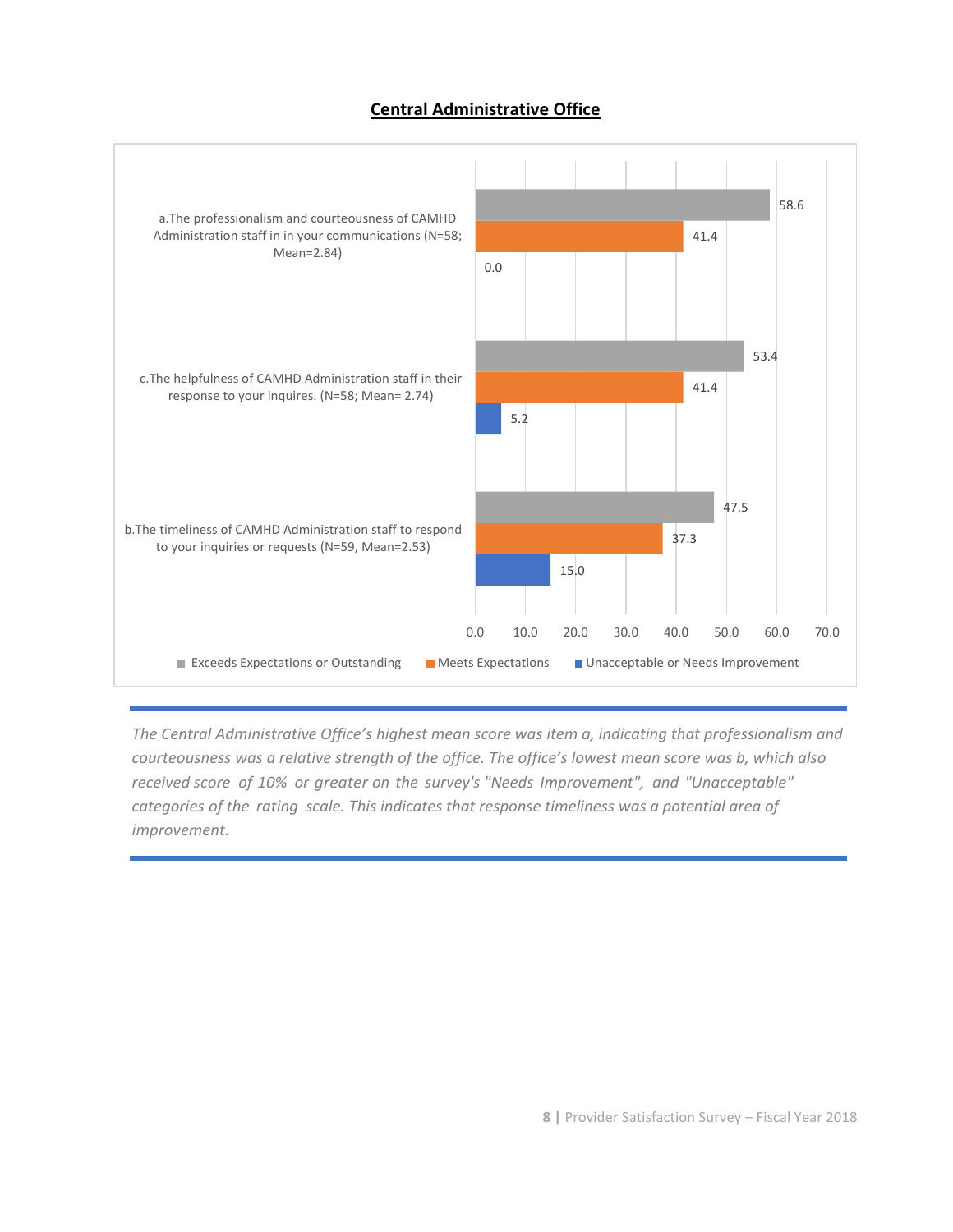

### **Clinical Services Office (CSO)**

*The Clinical Service Office's highest mean score was item d, indicating that knowledge of the CAMPHS was a relative strength of the office. The office's lowest mean score was b, which indicated that response timeliness was a potential area of improvement.*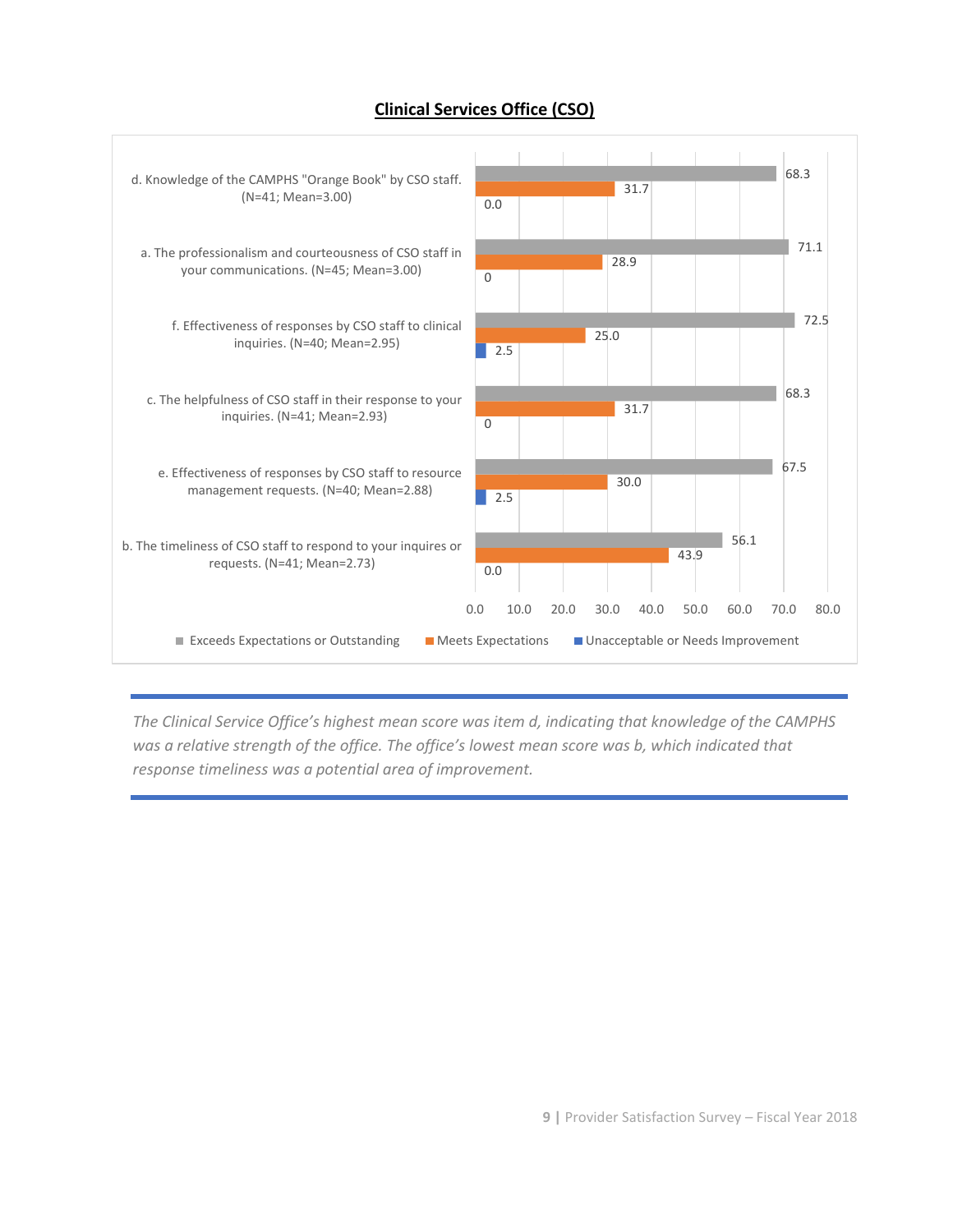#### **Program Improvement and Communications Office**



*The Program Improvement and Communication Office's highest mean score was item a, indicating that professionalism and courteousness was a relative strength of the office. The office's lowest mean score was c, which indicates that response helpfulness was a potential area of improvement.*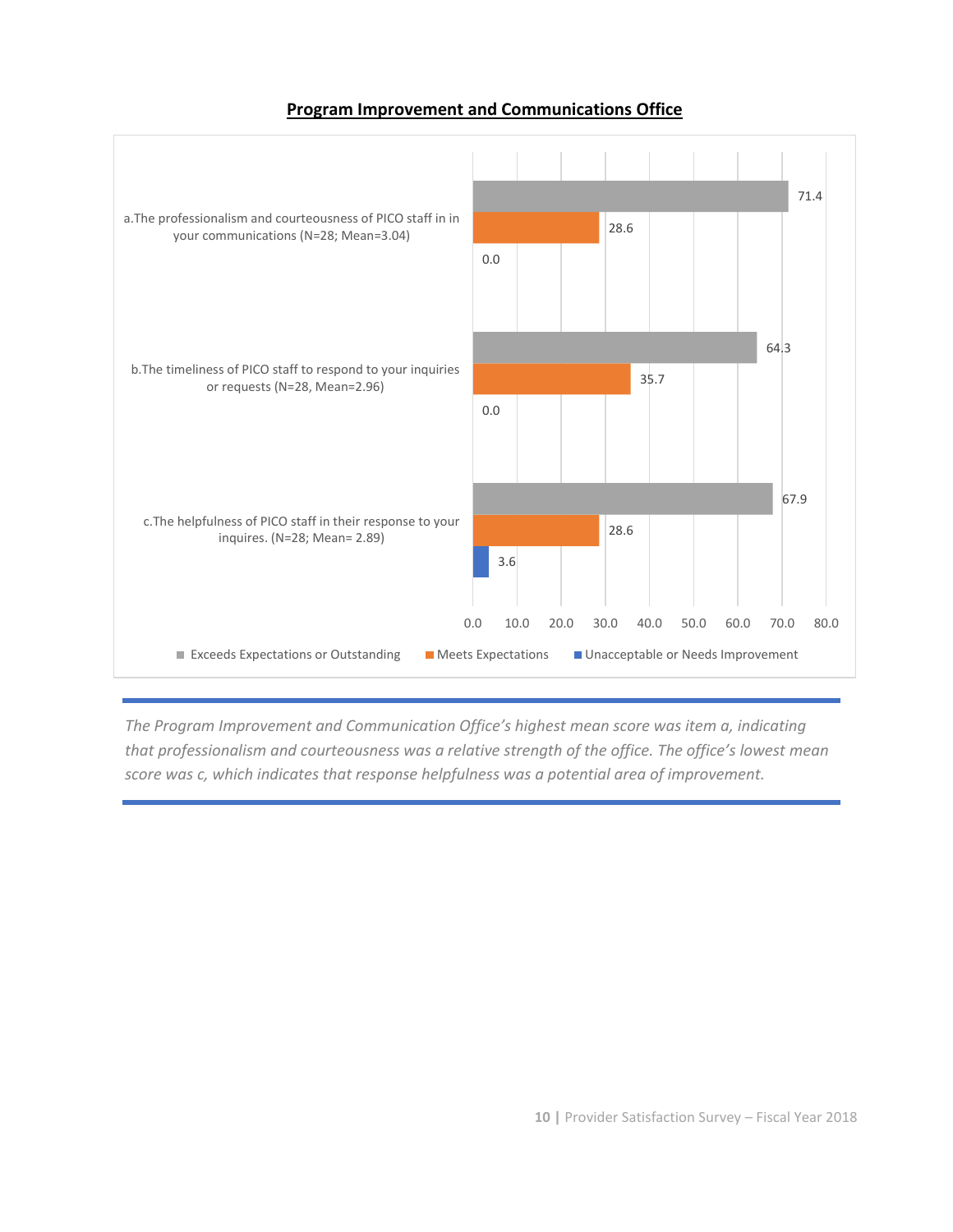#### **Research and Evaluation Team**



*The Research and Evaluation Team's highest mean score was item f, indicating that presentation quality was a relative strength of the office. The office's lowest mean score was b, which indicates that response timeliness was a potential area of improvement.*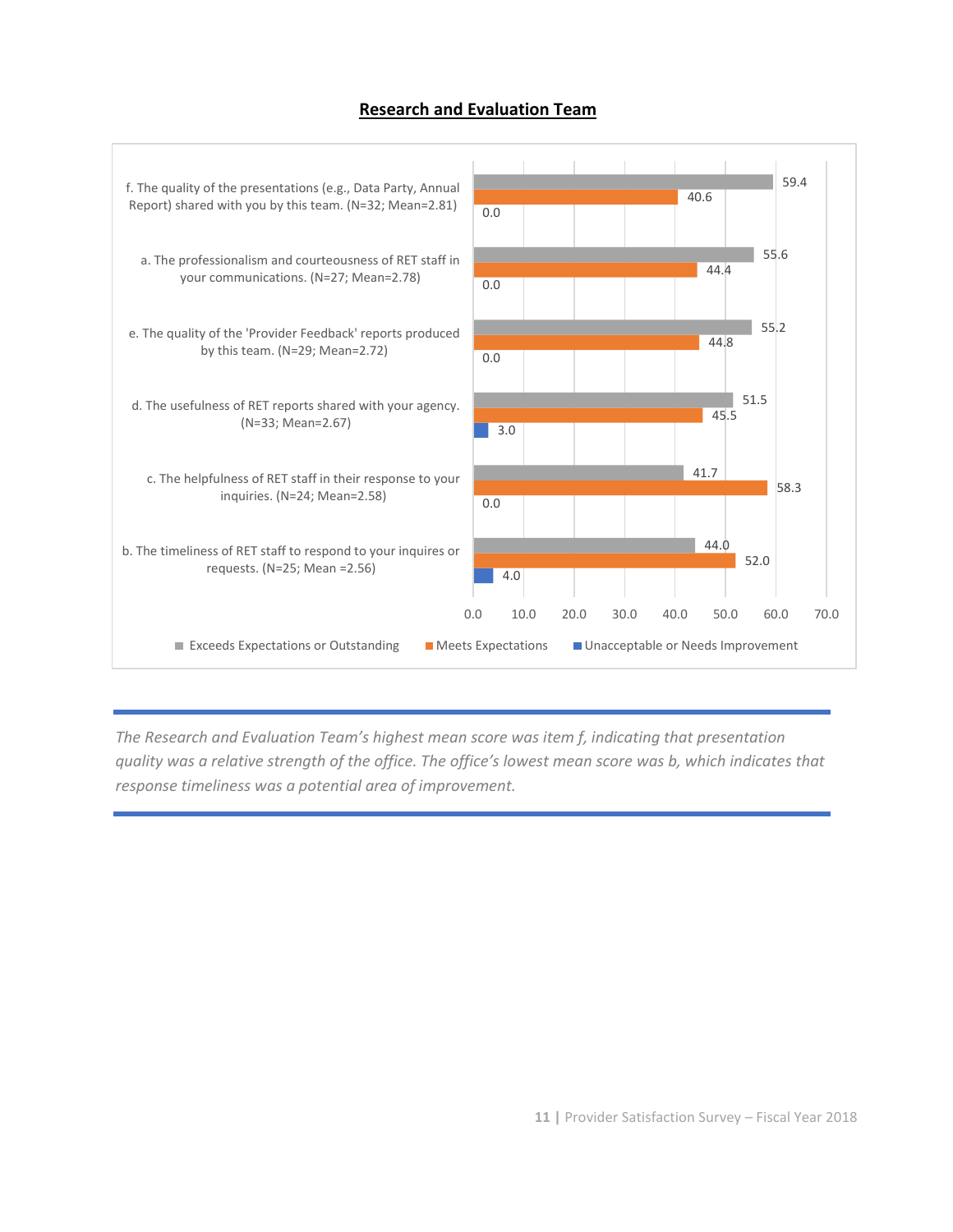#### **Performance Management Office: Performance Monitoring**



*The Performance Management Office: Performance Monitoring's highest mean score was item a, indicating that professionalism and courteousness was a relative strength of the office. The office's lowest mean score was b, which also received a score of 10% or greater on the survey's "Needs Improvement", and "Unacceptable" categories of the rating scale. In addition, the Performance Management Office: Performance Monitoring section received scores of 10% or greater on the survey's "Needs Improvement", and "Unacceptable" categories of the rating scale for all other items. This suggests that there are numerous opportunities for improvement, particularly regarding response timeliness.*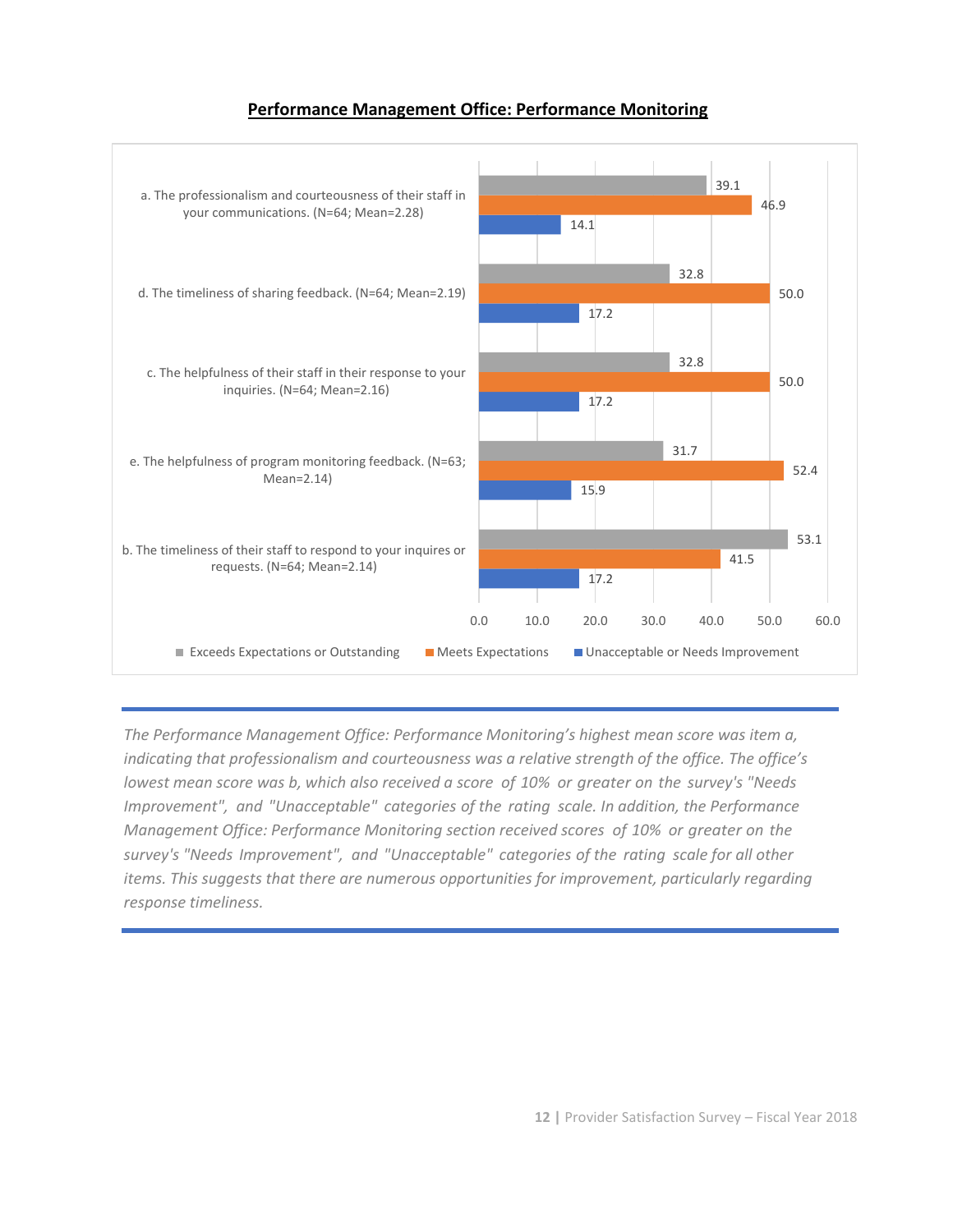#### **Performance Management Office: Grievances**



*The Performance Management Office: Grievance's highest mean score was item a, indicating that professionalism and courteousness was a relative strength of the office. The office's lowest mean score was b, which also received a score of 10% or greater on the survey's "Needs Improvement", and "Unacceptable" categories of the rating scale. In addition, the Performance Management Office: Grievances section received scores of 10% or greater on the survey's "Needs Improvement", and "Unacceptable" categories of the rating scale for all other items. This suggests that there are numerous opportunities for improvement, particularly regarding response timeliness.*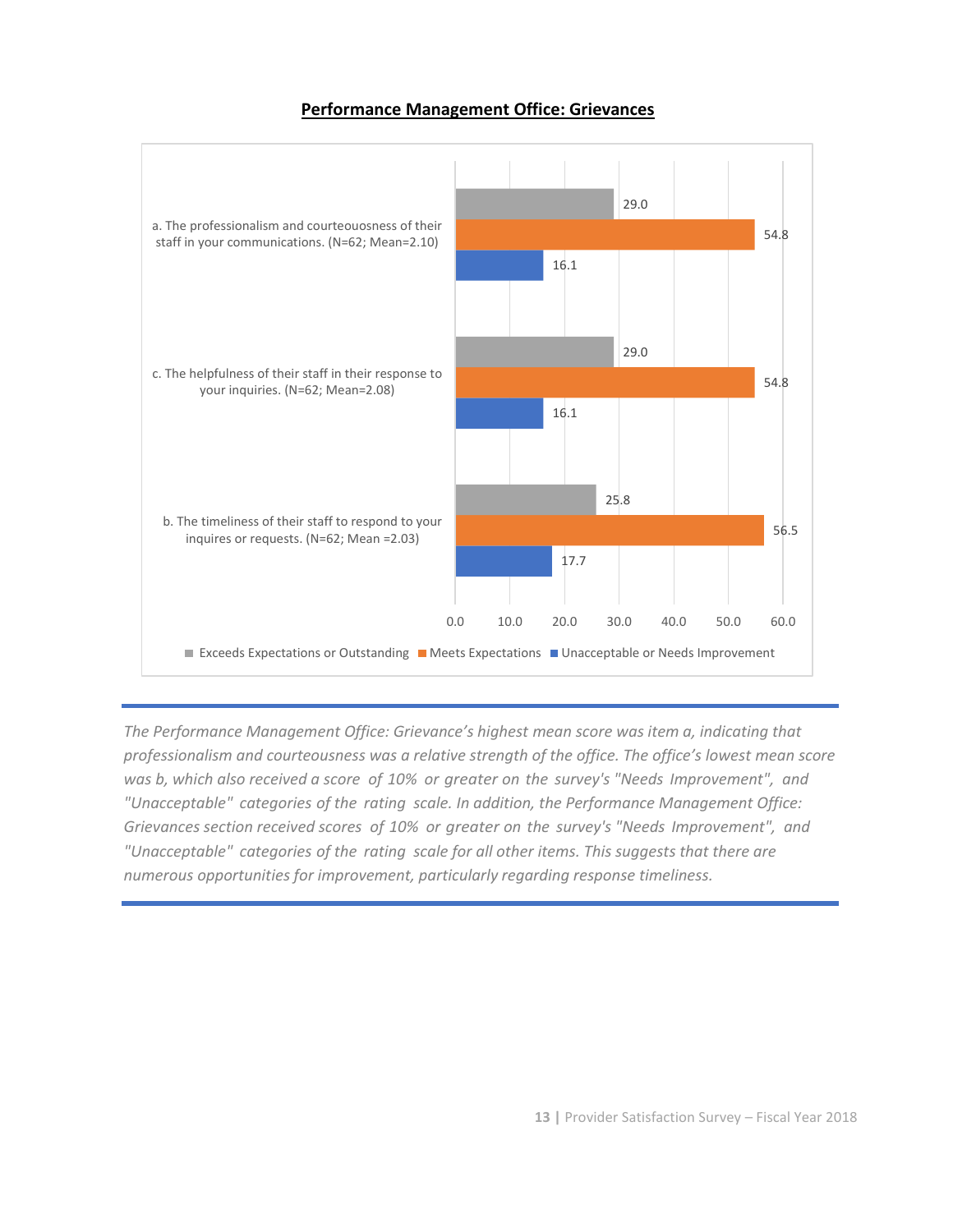#### **Performance Management Office: Sentinel Events**



*The Performance Management Office: Sentinel Event's highest mean score was item a, indicating that professionalism and courteousness was a relative strength of the office. The office's lowest mean score was b, which also received a score of 10% or greater on the survey's "Needs Improvement", and "Unacceptable" categories of the rating scale. In addition, the Performance Management Office: Sentinel Events section received scores of 10% or greater on the survey's "Needs Improvement", and "Unacceptable" categories of the rating scale for all other items. This suggests that there are numerous opportunities for improvement, particularly regarding response timeliness.*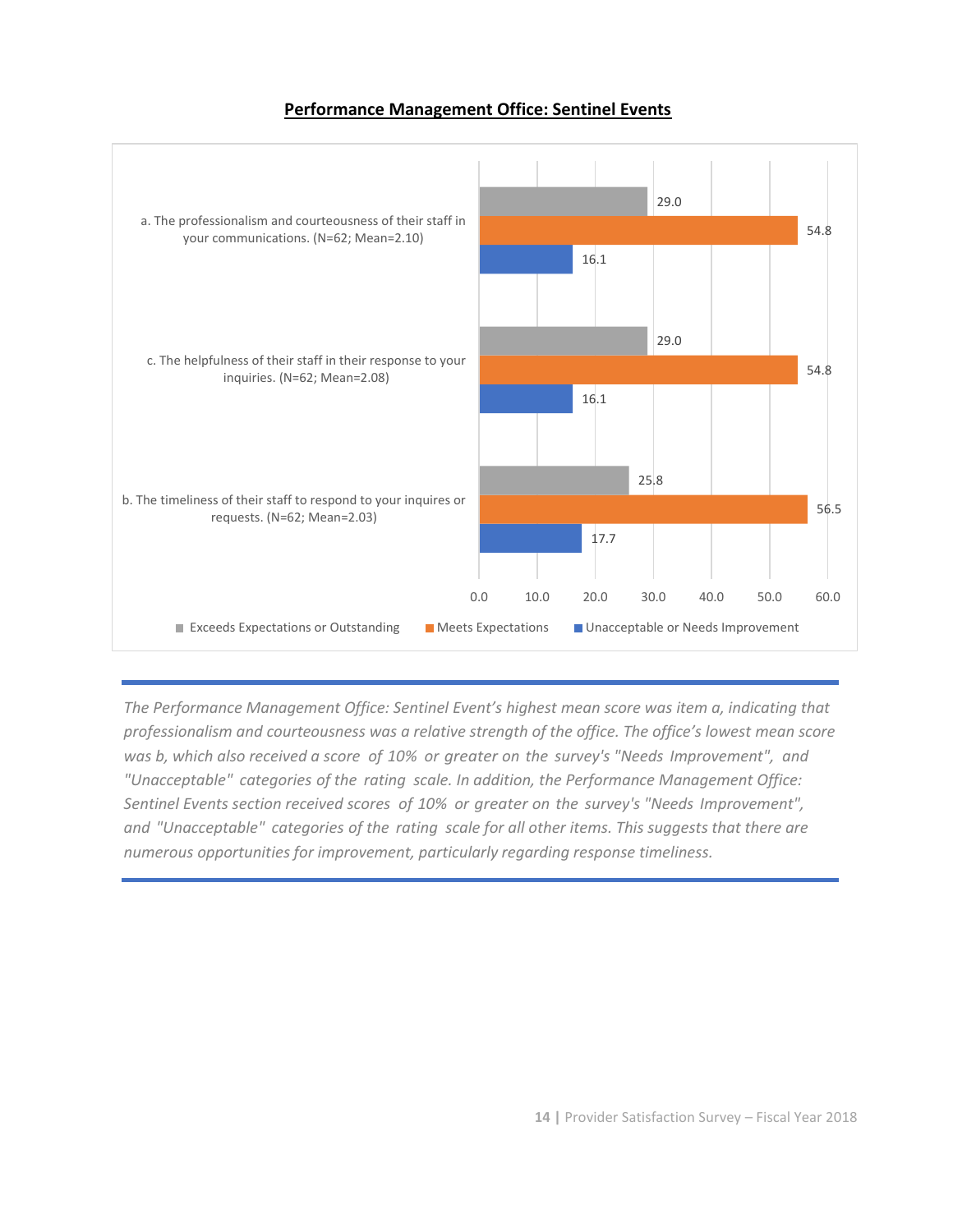#### **Health Systems Management Office: Facilities Certification**

![](_page_14_Figure_1.jpeg)

*The Health Systems Management Office: Facilities Certification's highest mean score was item a, indicating that professionalism and courteousness was a relative strength of the office. The office's lowest mean score was c, which also received a score of 10% or greater on the survey's "Needs Improvement", and "Unacceptable" categories of the rating scale. In addition, the Health Systems Management Office: Facilities Certification section received scores of 10% or greater on the survey's "Needs Improvement", and "Unacceptable" categories of the rating scale for all other items. This suggests that there are numerous opportunities for improvement, particularly regarding response helpfulness.*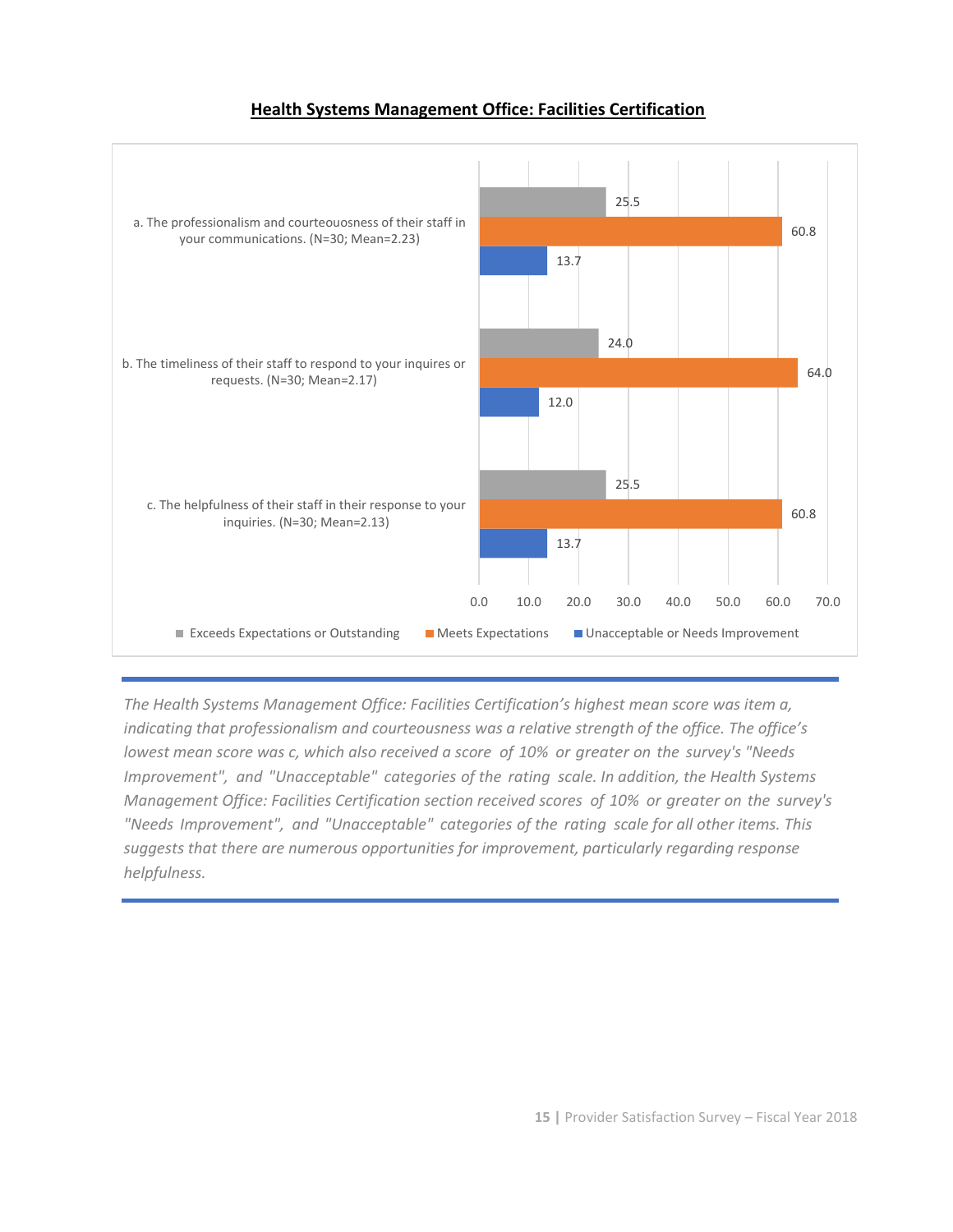#### **Health Systems Management Office: Credentialing**

![](_page_15_Figure_1.jpeg)

*The Health Systems Management Office: Credentialing's highest mean score was item a, indicating that response helpfulness was a relative strength of the office. The office's lowest mean score was b, which also received a score of 10% or greater on the survey's "Needs Improvement", and "Unacceptable" categories of the rating scale. In addition, the Health Systems Management Office: Credentialing section received scores of 10% or greater on the survey's "Needs Improvement", and "Unacceptable" categories of the rating scale for all other items. This suggests that there are numerous opportunities for improvement, particularly regarding response timeliness.*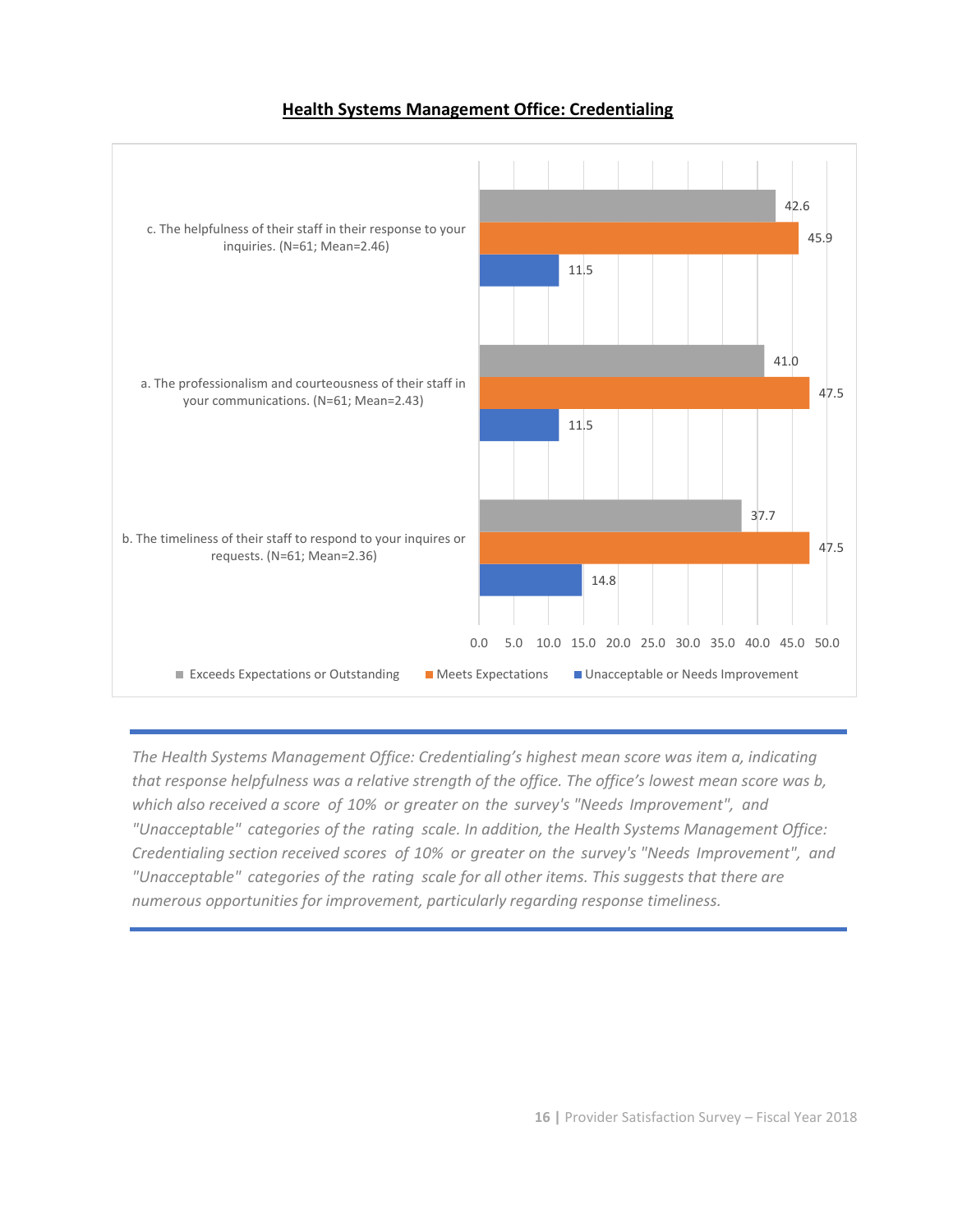#### **Health Systems Management Office: Management Information Systems**

![](_page_16_Figure_1.jpeg)

*The Health Systems Management Office: Management Information System's highest mean score was item e, indicating that training quality was a relative strength of the office. The office's lowest mean score was f, which suggests that information received regarding the new electronic case management system was a potential area of improvement.*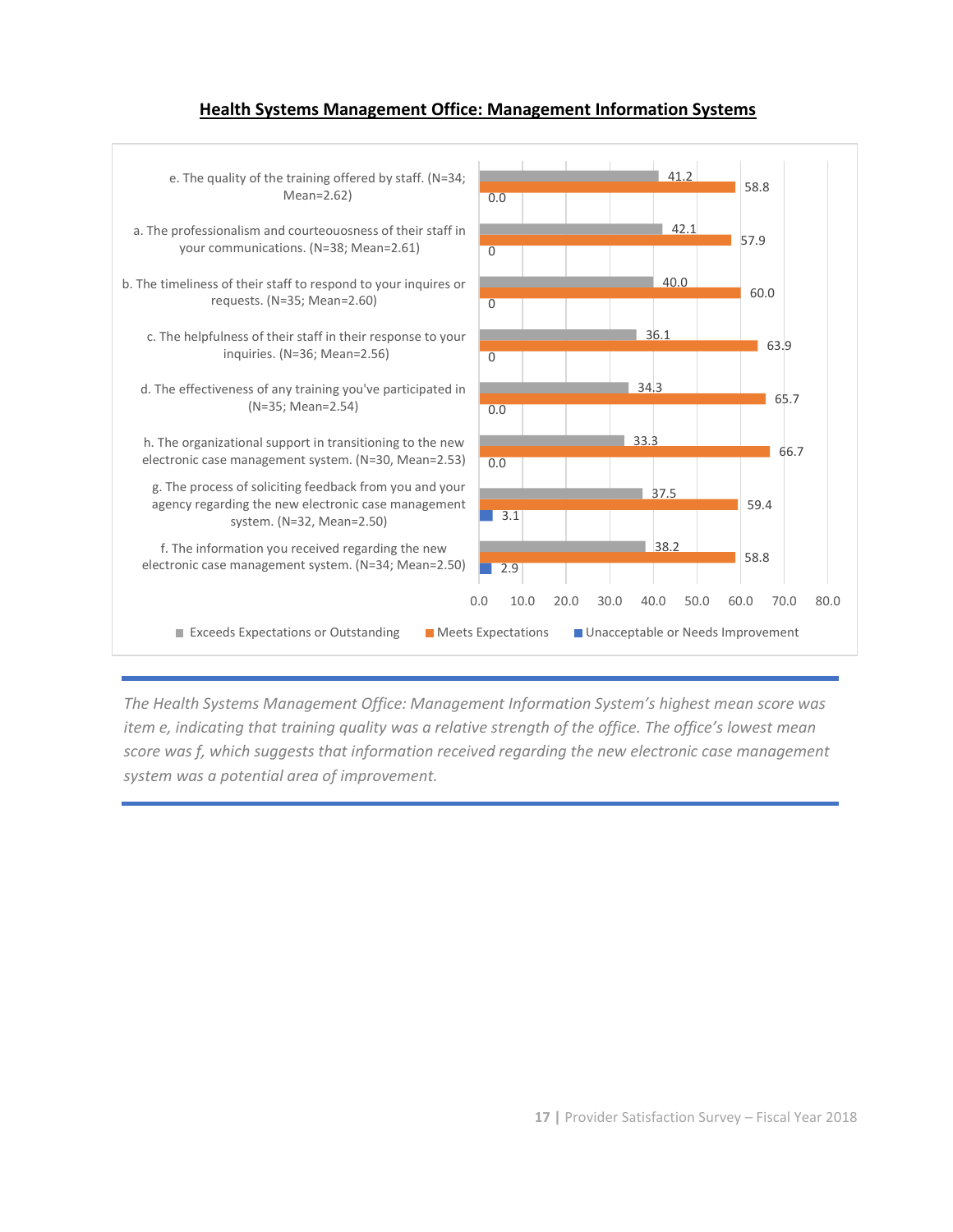#### **CAMHD Administrative Supports (Fiscal)**

![](_page_17_Figure_1.jpeg)

*The CAMHD Administrative Supports (Fiscal)'s highest mean score was item a, indicating that professionalism and courteousness were relative strengths of the office. The office's lowest mean score was b, suggesting that response timeliness was a potential area of improvement.*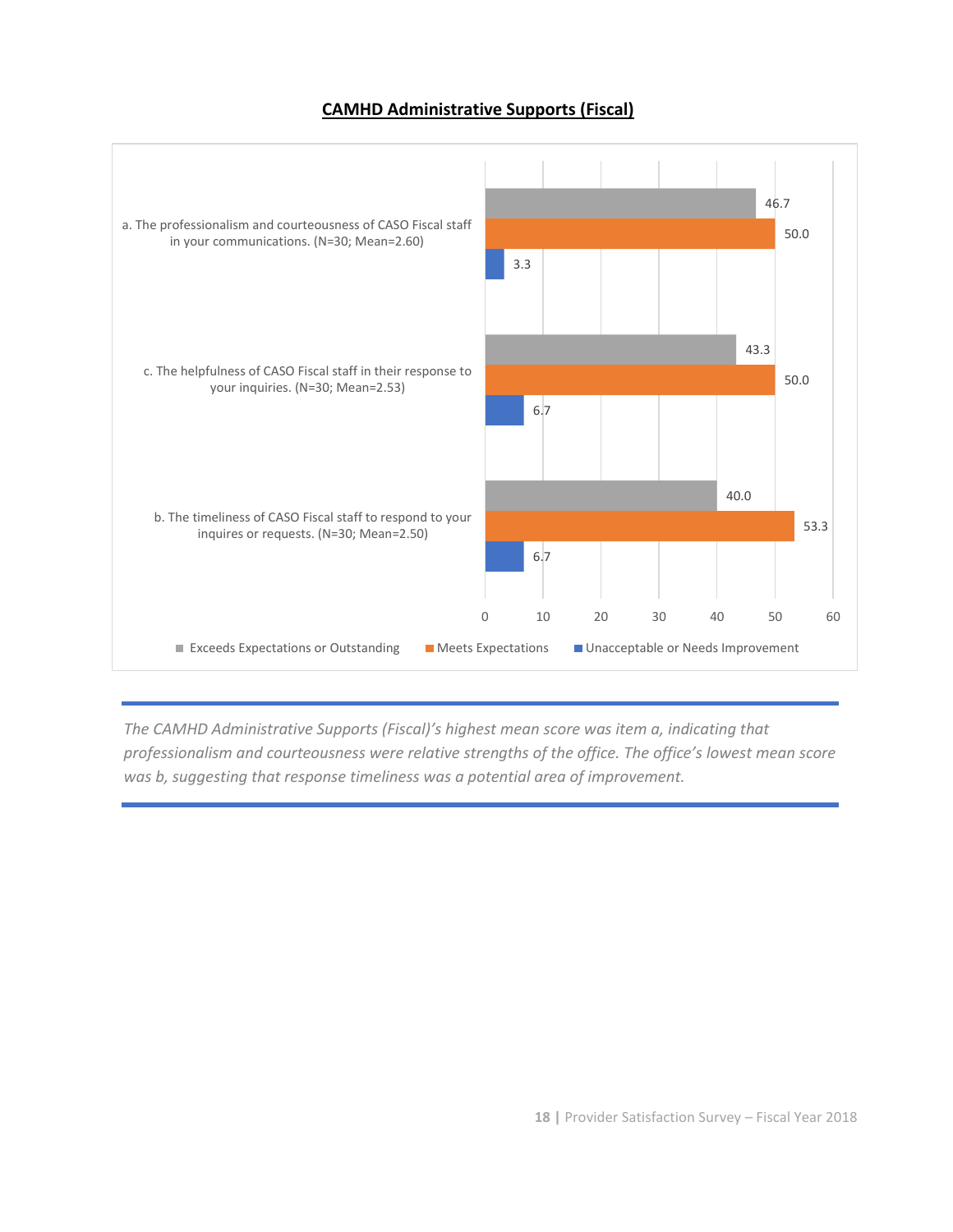#### **Kaua'i Family Guidance Center**

![](_page_18_Figure_1.jpeg)

*The Kaua'i Family Guidance Center's highest mean score was item i, indicating that the professionalism of the clerical and administrative staff was a relative strength of the office. The office's lowest mean score was e, which also received a score of 10% or greater on the survey's "Needs Improvement", and "Unacceptable" categories of the rating scale. This suggests that timeliness of service authorizations was a potential area of improvement.*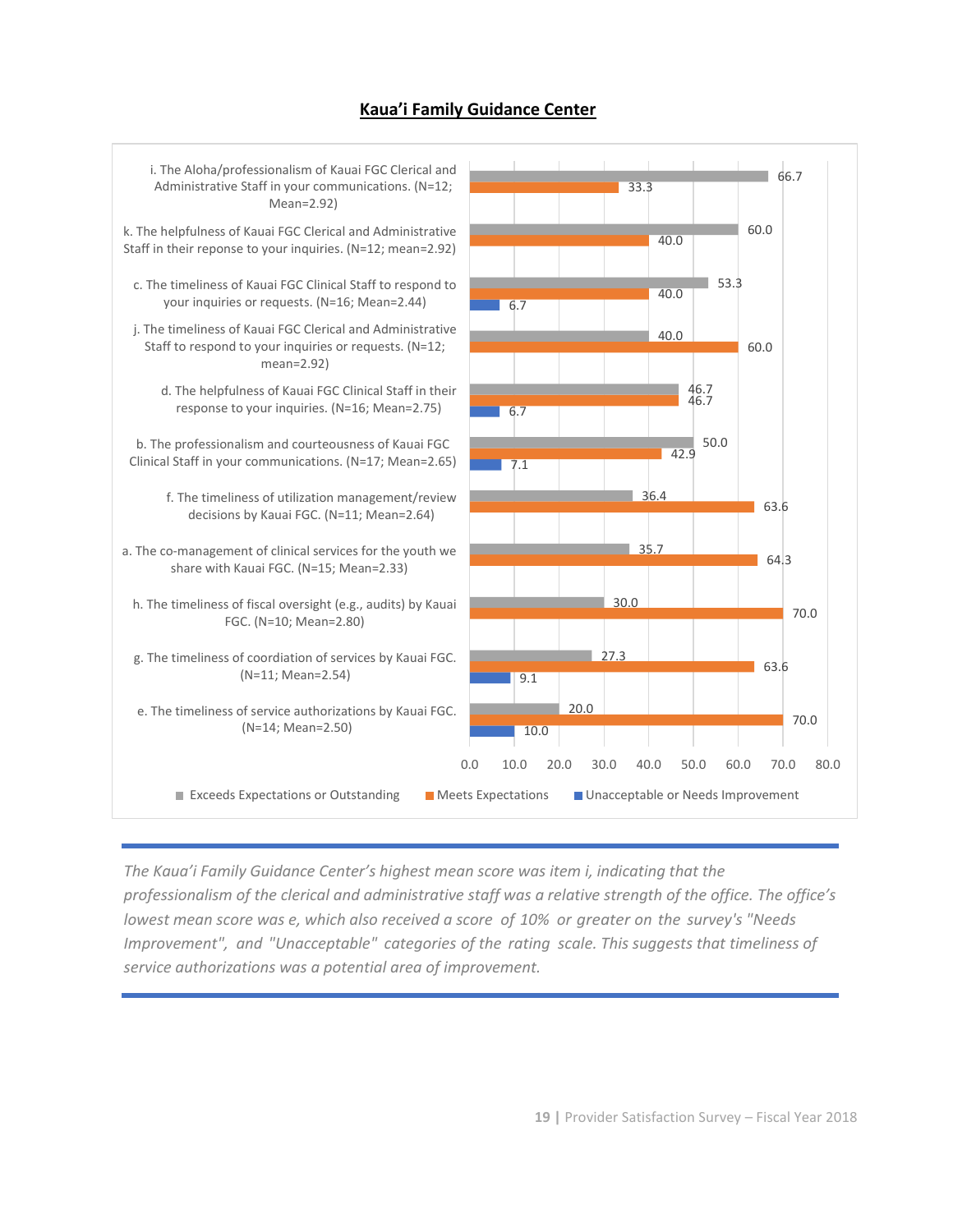#### **Maui Family Guidance Center**

![](_page_19_Figure_1.jpeg)

*The Maui Family Guidance Center's highest mean score was item i, indicating that the professionalism of the clerical and administrative staff was a relative strength of the office. The office's lowest mean score was e, which also received a score of 10% or greater on the survey's "Needs Improvement", and "Unacceptable" categories of the rating scale. This suggests that timeliness of service authorizations was a potential area of improvement.*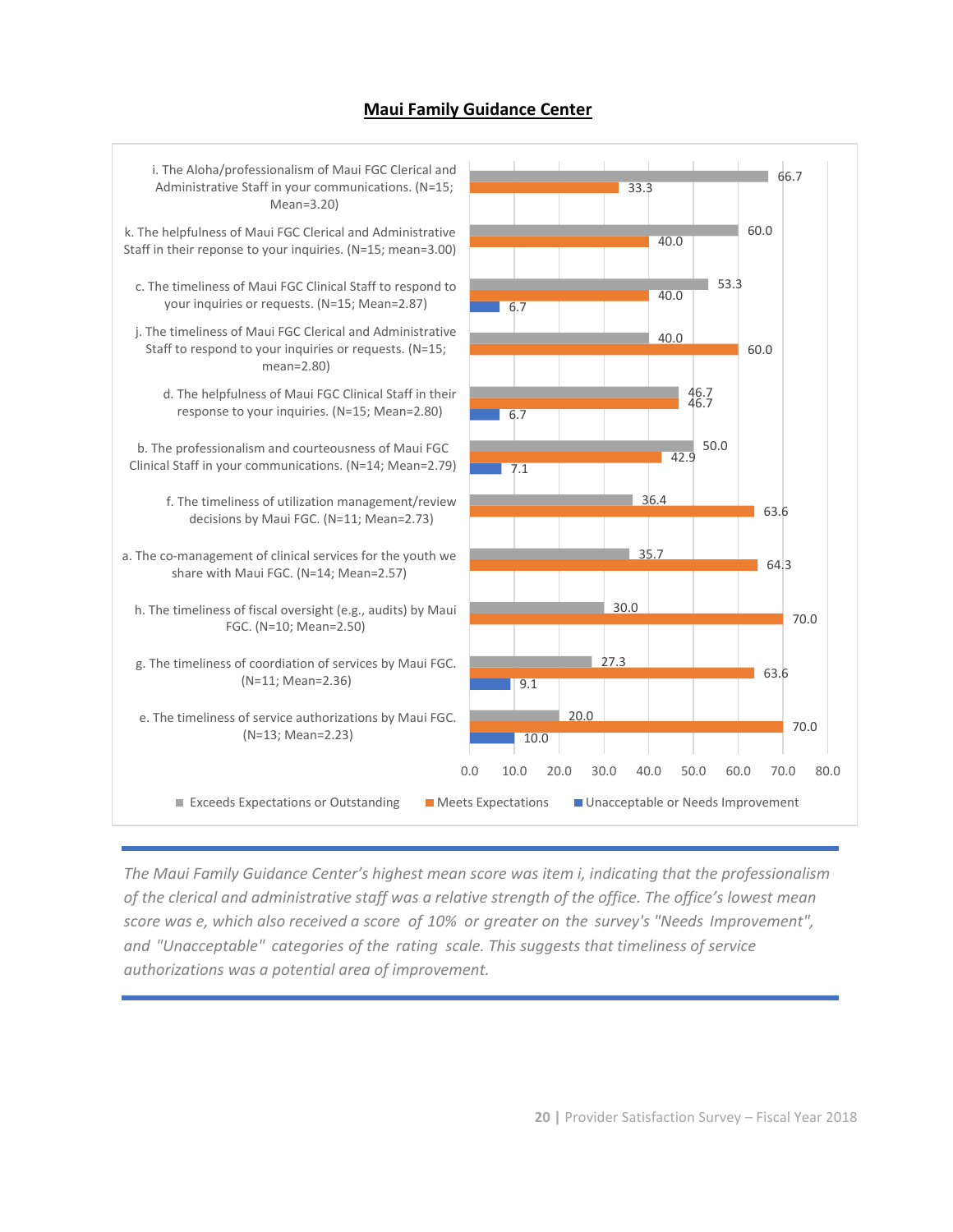#### **East Hawaii Family Guidance Center**

![](_page_20_Figure_1.jpeg)

*The East Hawai'i Family Guidance Center's highest mean score was item i, indicating that the professionalism of the clerical and administrative staff was a relative strength of the office. The office's lowest mean score was g, which also received a score of 10% or greater on the survey's "Needs Improvement", and "Unacceptable" categories of the rating scale. In addition, the East Hawai'i Family Guidance Center received scores of 10% or greater on the survey's "Needs Improvement", and "Unacceptable" categories of the rating scale for items d, f, e and c. This suggests that there are numerous opportunities for improvement, particularly regarding timeliness of coordination of services.*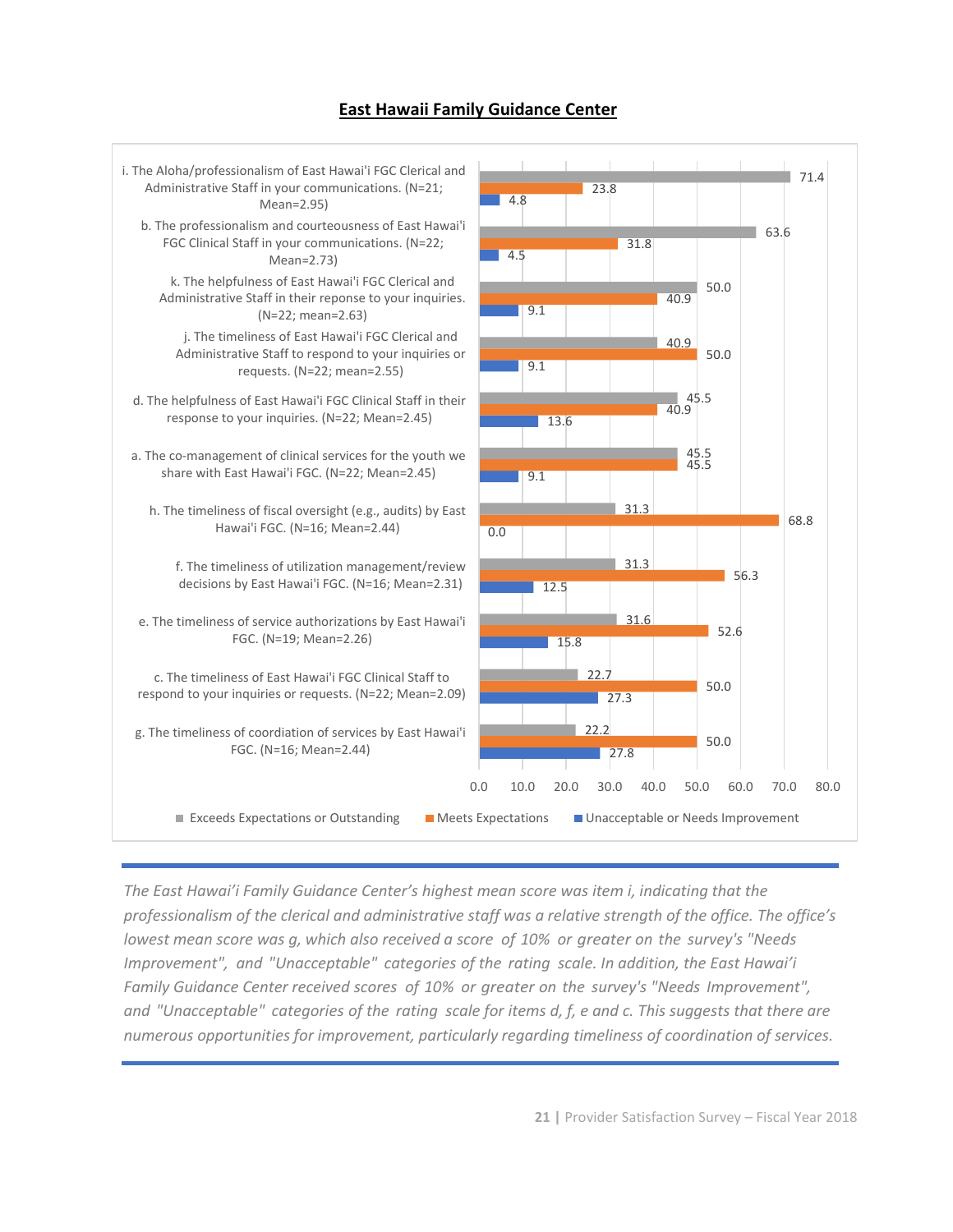#### **West Hawaii Family Guidance Center**

![](_page_21_Figure_1.jpeg)

*The West Hawai'i Family Guidance Center's highest mean score was item d, indicating that the helpfulness of clinical staff was a relative strength of the office. The office's lowest mean score was g, which also received a score of 10% or greater on the survey's "Needs Improvement", and "Unacceptable" categories of the rating scale. In addition, the West Hawai'i Family Guidance Center received scores of 10% or greater on the survey's "Needs Improvement", and "Unacceptable" categories of the rating scale for items d, e, i, a, k, j, h, c, and f. This suggests that there are numerous opportunities for improvement, particularly regarding timeliness of coordination of services.*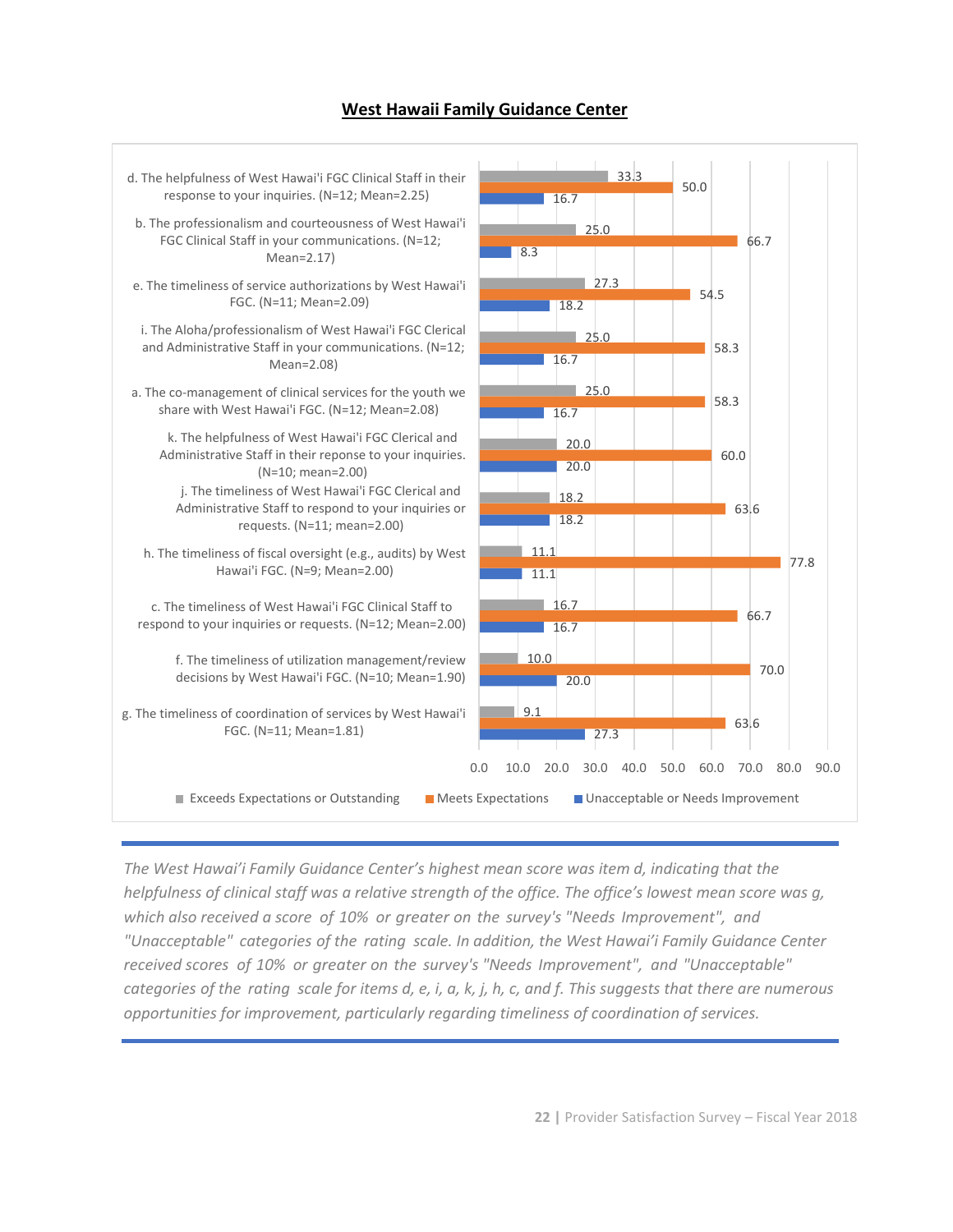#### **Central Oahu Family Guidance Center**

![](_page_22_Figure_1.jpeg)

*The Central O'ahu Family Guidance Center's highest mean score was item a, indicating that the comanagement of clinical services was a relative strength of the office. The office's lowest mean score was j, which suggests that the response timeliness of clerical and administrative staff was a potential area of improvement.*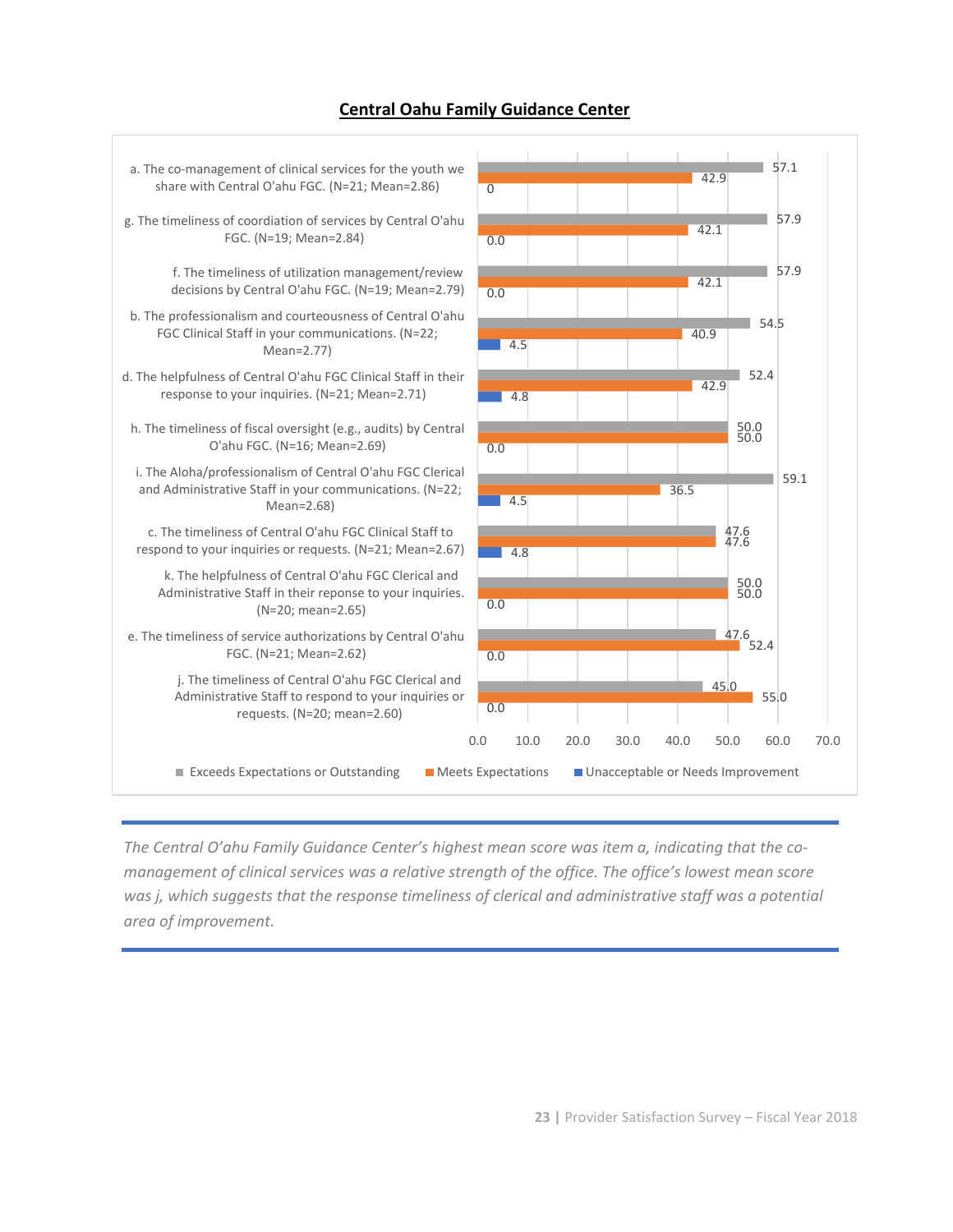#### **Honolulu Family Guidance Center**

![](_page_23_Figure_1.jpeg)

*The Honolulu Family Guidance Center's highest mean score was item f, indicating that utilization/management review was a relative strength of the office. The office's lowest mean score was g, which also received a score of 10% or greater on the survey's "Needs Improvement", and "Unacceptable" categories of the rating scale. In addition, the Honolulu Family Guidance Center received scores of 10% or greater on the survey's "Needs Improvement", and "Unacceptable" categories of the rating scale for item c. This suggests that there are numerous opportunities for improvement, particularly regarding timeliness of coordination of services.*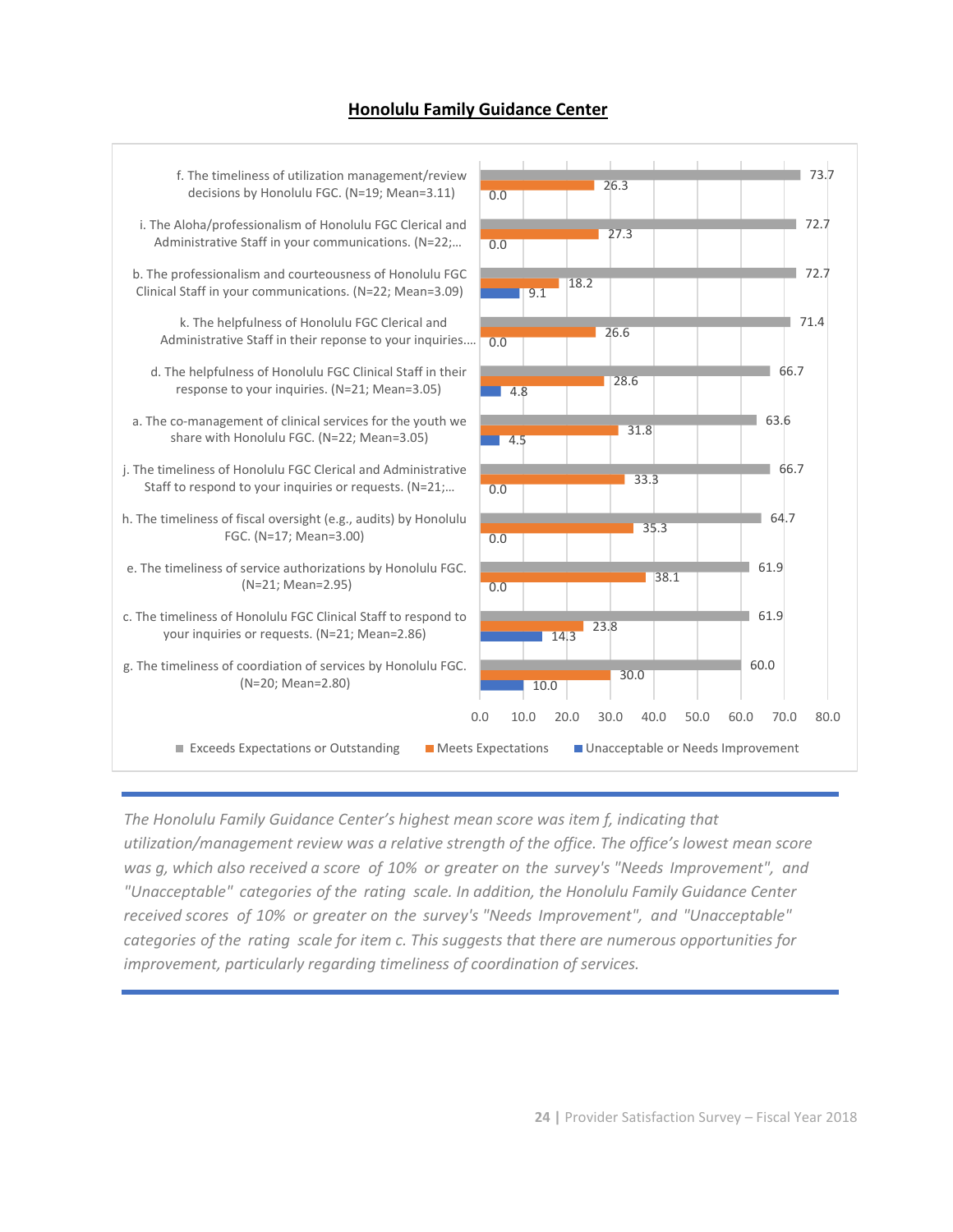#### **Leeward Oahu Family Guidance Center**

![](_page_24_Figure_1.jpeg)

*The Leeward O'ahu Family Guidance Center's highest mean score was item b, indicating that the professionalism and courteousness of clinical staff were relative strengths of the office. The office's lowest mean score was e, which suggests that timeliness of service authorizations was a potential area of improvement. In addition, the Leeward O'ahu Family Guidance Center received scores of 10% or greater on the survey's "Needs Improvement", and "Unacceptable" categories of the rating scale for item c. This suggests that there are numerous opportunities for improvement, particularly regarding timeliness of service authorizations.*